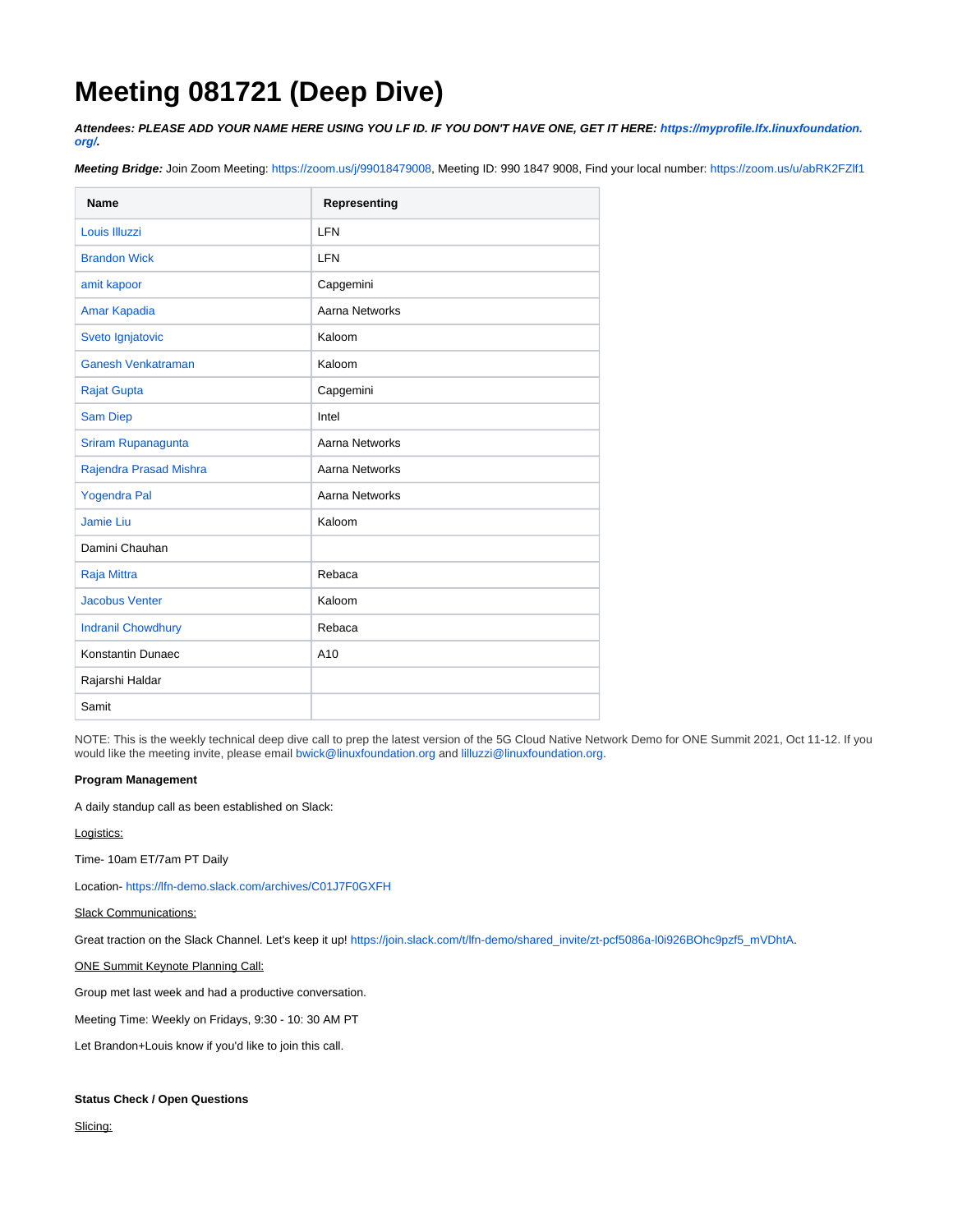Yogendra: "#1. A10 FW is up and running now. Kaloom team need to share the IP details for N6 interface and other IPs belonging towards trusted and non-trusted n/w. #2. SMF and UPF connectivity debugging is ON (Jamie, Rajat, Yogen, RP) are looking into it.

Rebaca pieces being installed: Abot, Video Client, Video Server.

1 Ingress (UPF to FW) to A10, 1 Egress (FW to Video Server) to A10. Open Item: Need to know interface IP (to be provisioned for testing). Jamie: Would like to deploy A10 on Server 11. Sveto: On Egress, connect with Rebaca video server. Raja: Talked through the connections. At minimum 2 interfaces to meet on ABot. (Raja/Samit). Jamie to share network information. SMF and UPF connectivity been made, not tested a session.

Step 1 Testing: Video Session. N1, N2, N3 on different VLANs. Proposal: Separate call to cover details. Will also require ONAP Slice integration. Rajendra to schedule (once basics in place). Ganesh: Add to original diagram – meld into 1 picture.

## RAN:

Sam: "I've tested the new ACC100 card installed on the platform and everything is working properly. I'm running stability test with FlexRAN+ORAN-FH and will debug any issues, but we are now ready to integrate with L2. Thanks."

Running Stability: L1 working as expected, integrating with L2. Once radio arrives, additional testing once integrated with full stack and radio.

Amit/Sveto: "We are now through with the ADMIN rights and can get the OpenVPN access to our official laptops. But, unfortunately the QR code is showing as INVALID.

Sveto: Looking to connect master clock this week with instructions from Hanen:

Amit: CU/DU binaries. Need to fix QR code issue. (Martin helping on this piece). Need the clock for E2E connection.

#### Radio:

Per Hardik: "We are planning to ship the radio units to Kaloom lab this week."

#### Emulator/ Rebaca:

## From Slack (Yesterday) Amar:

We had a call with Rebaca about our slicing demo ideas. They are generally quite positive on the video related possibilities. We decided that it makes sense to take this step by step:

- Get Rebaca spun up in the Montreal lab we can discuss this tomorrow
- Show a demo with their video client and server; initially the "bad" slice and "good" slice demos will be sequential
- Then we can show the "bad" slice and "good" slice in parallel
- We can replace their video client with a drone or something like that over an IP connection (that can be wifi)

#### Timeline:

Final Testing and Configuration: 27 Jul 2021 - 10 Sep 2021 (Sept 10 ambitious, keep for now to keep things moving)

Presentation Development: 13 Sep 2021 - 01 Oct 2021

Slideware/script/video(s)/animation

ONE Summit: 11 Oct 2021 - 12 Oct 2021

Louis: Have we made up any ground on our timeline? Is Sept 10th a possibility? Sveto: On the the radio side, we need to make up ground. Anything else. Plan B: Show as fancy a slicing demo as we can (still on track).

Video Capture platform options (Louis)- (Loom, Ezvid, FreeCam)

#### Other:

REMINDER: "Document as you Build" approach would help expand our options.

NExt Week: Brandon OOO. Louis to lead the call.

#############################################

#### **Status Check / Open Questions**

#### ONE Summit Keynote Planning Call:

Seeing up a separate, stand alone call to start scoping out the keynote presentation, e.g.

How do we show the builds/CNF onboarding? How do we show slicing? What's running on each slice? How do we show telemetry data? What can we do with the new radio that we couldn't do before (E2E)?

Currently proposing Friday or Monday. Interested in joining? Take the Doodle Poll here:

<https://doodle.com/meeting/participate/id/BeX6MMlb>